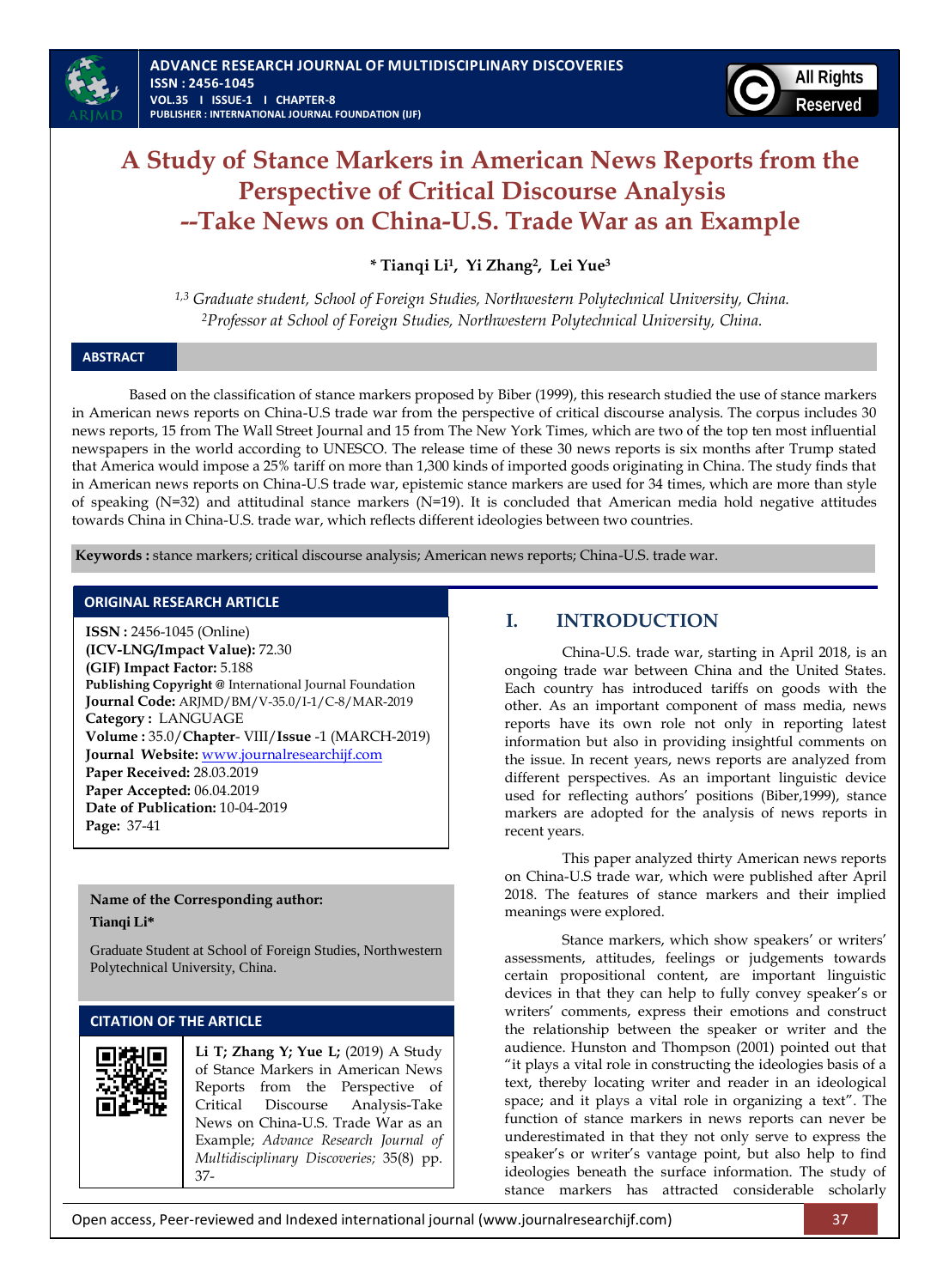attention. In terms of its definition, Biber (1988) and Finegan (1989) defined stance on the general level. Fairclough (1992) studied stance from the perspective of meta-functions of language. Hyland (2005) focused on the writing register and interprets the term from the pragmatic level. Empirical studies are conducted from lexicalgrammatical and semantic perspectives. On lexicalgrammatical level, Hyland made a comparison between the discourse of hard science and soft science and found that two types of academic materials use different types of stance adverbials. Liu (2012) studied the use of stance verbs in English majors' argumentative writing. From the semantic level, the semantic classification of stance markers proposed by Biber in 1999 laid a solid foundation for practical researches afterwards. For example, Biber (1999) conducted a research on four registers of news, academic prose, conversation and fiction and found that epistemic stance markers are more common than attitudinal and style markers in the study. From the aforementioned literature of stance markers, it can be found that theoretical and empirical studies of stance markers are mainly based on its definitions and classifications. However, the study of stance markers from the perspective of critical discourse analysis has far been scarce. Therefore, based on the classification proposed by Biber (1999) and Fariclough's (1995) critical discourse analysis theory, this research aims to study the frequency of each type of stance markers and find out political views and ideologies hidden in the discourse.

# **II. THEORETICAL FRAMEWORS**

# **2.1 Stance Markers**

According to Biber and Finegan (1989), stance presented a writer's attitudes, feelings, judgements on the statement, and these elements are realized by the use of different stance markers. Stance markers can convey many different kinds of personal feelings and assessments including attitudes that a speaker has about certain information, how certain they are about its veracity, how they obtained access to the information, and what perspectives they are taking (Biber, 2006). A similar statement is proposed by Hunston and Tompson (2000), who put forward that stance is a "broad cover term for the expression for the speaker or writer's attitude towards, viewpoint on, or feelings about the entities or propositions that he or she is talking about." Unlike the above two definitions, Fairclough (1992) studied stance markers from the perspective of meta-function and described the stance as "the point of intersection in discourse between the signification of reality and the enactment of social relations-or in terms of the systemic linguistics, between the ideational and interpersonal functions of language." Hyland (2008) restricted stance to writing register, and referred stance to "the ways that authors annotate their texts to comment on the possible accuracy or credibility of a claim."

Due to its different definitions, the classification of stance markers is also various. Precht (2003) classified stance markers into affect, evidential, quantifier and modality. Hyland (2008) proposed that the classification should include evidentiality, affect and presence. According to Biber (1999), stance markers can be classified into three types on the semantic level, including epistemic, attitudinal and style of speaking. Epistemic stance markers are used to express the speaker's or the writer's comment on a statement or a proposition. Attitudinal stance markers are often used to show the speaker's or the writer's attitude, feeling or judgement towards a statement. Style of speaking stance markers are used to indicate the speaker's or the writer's style of presenting comment, e.g., "to be frankly", which are used most with adverbials or complement clause constructions (Biber, 1999). This classification is widely adopted by many scholars. This paper uses Biber's semantic classification of stance markers, which are described in detail in the following figure.

#### **Table 1 Classification of stance markers**

| Category             |                                     | <b>Function</b>                                                                                         | <b>Examples</b>                                                                                                       |  |
|----------------------|-------------------------------------|---------------------------------------------------------------------------------------------------------|-----------------------------------------------------------------------------------------------------------------------|--|
| Epistemic            | adverb                              | <b>Express the</b><br>speaker's or the<br>a proposition                                                 | Actually/certainly/in fact                                                                                            |  |
|                      | verb<br>adjective<br>noun           |                                                                                                         | Conclude/determine/know<br>writer's comment Certain/clear/obvious<br>on a statement or conclusion/fact/observation    |  |
| Attitudinal          | adverb<br>verb<br>adjective<br>noun | Show the<br>speaker's or the<br>writer's attitude,<br>feeling or<br>judgement<br>towards a<br>statement | Amazingly/importantly/surprisin<br>gly<br>Expect/hope/worry<br>Amazed/shocked/surprised<br>Hope/view                  |  |
| Style of<br>speaking | adverb<br>verb<br>adjective<br>noun | indicate the<br>speaker's or the<br>writer's style of<br>presenting<br>comment,                         | According to/generally/typically<br>Argue/claim/report<br>Essential/interesting/noteworthy<br>Comment/proposal/report |  |

(From Biber, 1999)

LTIDISCIPLINARY DISCOVERI

RNAL jo

#### **2.2 Critical Discourse Analysis**

Critical Discourse Analysis (CDA) is a branch of Critical Linguistics, which aims at the exploration of the relationship among language, ideology, and power (Fairclough, 1995). The roots of CDA lie in classical rhetoric, text linguistics and sociolinguistics, as well as in applied linguistics and pragmatics (Fairclough, 1995). CDA sees "language as social practice" (Fairclough & Wodak, 1997), and considers the "context of language use" to be crucial (Wodak, 1988). CDA is imposed on a special position as guides for human action, which are aimed at producing "enlightenment and emancipation". Ruth Wodak (1988) defined CDA as "an interdisciplinary approach to language study with a critical point of view" for the purpose of studying "language behavior in natural speech situations of social relevance." The theory is also mentioned in *Methods of Critical Discourse Analysis* (Wodak & Meyer, 2001), which refers more specifically to the critical linguistic approach of scholars who find the larger discursive unit of text to be the basic unit of communication. In agreement with its critical theory predecessors, CDA emphasizes the need for interdisciplinary understanding of how language functions in constituting and transmitting knowledge, in organizing social institutions or in exercising power (Van Dijk, 1998).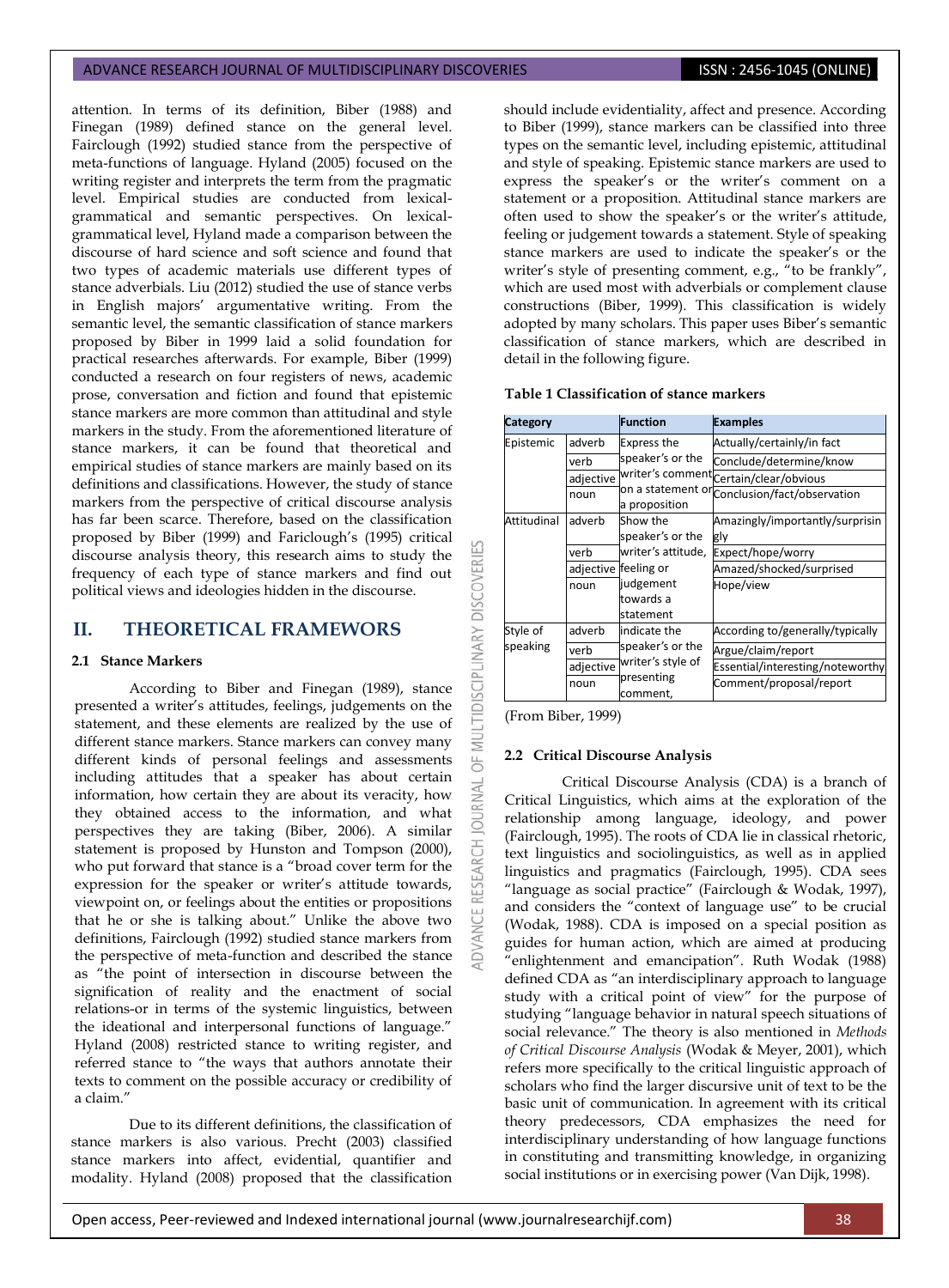# **III. RESEARCH METHODS**

# **3.1 Data Collection**

The corpus used in this study includes 30 news reports with the topic of China-U.S. trade war, 15 from *The Wall Street Journal* and 15 from *The New York Times.* The total words of the corpus is 33948, with an average of 1132 words per news. The release time of these 30 news reports is after Trump stated that America would impose a 25% tariff on more than 1,300 kinds of imported goods originating in China, which is from 4th April to 4th October, 2018. It helps to explore the comments of American media on the issue and analyzes the features of stance markers in these news reports.

#### **3.2 Research questions**

Through the analysis of stance markers of American news reports on China-U.S. trade war, this paper aims to answer the following questions: (1) What is the overall distribution of three types of stance markers? Are there any differences of the distribution? (2) What can we infer from these features?

#### **3.3 Research Instrument**

In this study, AntConc 3.4.4 was used for data processing. AntConc is a free corpus retrieval tool for researchers in corpus linguistics, translation, foreign language teaching and other fields. The software was developed by Laurence Anthony, a professor at Waseda University in Japan. It has multiple windows to achieve different functions, including: Concordance, Concordance plot, File view, Clusters/N-Grams, Collocates, Words list and Key word List. In this study, the "Advanced search" function was used to search each item of stance markers in the corpus. The "Concordance" tool helps to take the context of each stance marker into consideration. Moreover, Microsoft Office Excel was employed in the calculation of the results.

#### **3.4 Research Procedure**

Both quantitative and qualitative analysis are adopted in the study. Stance markers of 30 news reports are analyzed. The research procedures are as follows: (1) Search epistemic, attitudinal and style of speaking stance markers according to the classification proposed by Biber (1999). For example, the results of the attitudinal verb "worry" is as follows:

| China-US trade war r<br><b>Concordance Hits</b> 3<br>Hit<br><b>KWIC</b><br>s and raise costs, as economists worry Trump's tactics could deri China-US tra<br>1<br>t,\xA1\xB1 Manning said. "I just worry if it gets really ugly, they r China-US tra<br>2 | File                           |
|-----------------------------------------------------------------------------------------------------------------------------------------------------------------------------------------------------------------------------------------------------------|--------------------------------|
|                                                                                                                                                                                                                                                           |                                |
|                                                                                                                                                                                                                                                           |                                |
|                                                                                                                                                                                                                                                           |                                |
|                                                                                                                                                                                                                                                           |                                |
| r, many in the financial industry worry about a trade war. In such China-US tra<br>з                                                                                                                                                                      |                                |
|                                                                                                                                                                                                                                                           |                                |
| $\epsilon$<br>$\rightarrow$ $\epsilon$                                                                                                                                                                                                                    | $\sim$<br>$\rightarrow$ $\sim$ |
| Search Term Ø Words □ Case □ Regex<br>>                                                                                                                                                                                                                   | <b>Search Window Size</b>      |
| 50<br>Advanced<br>worry                                                                                                                                                                                                                                   | 띎                              |
|                                                                                                                                                                                                                                                           |                                |
| <b>Total No.</b><br>Start<br>Sort<br>Stop                                                                                                                                                                                                                 |                                |

(2) Read 30 news reports carefully and select words and expressions that indicate the author's stance but are not included in the searching list. For example, in the process of careful reading, the word "difficult" is found to express the author's stance in some situations, which is shown as follows:

"Some companies may be forced to shift production out of China, but others, such as furniture companies, will find it difficult to find manufacturers elsewhere able to produce at the scale of manufacturers based largely in southern China."

The author uses "difficult" to describe the effects of trade war on some companies, which indicates the author's concern and worry towards the issue.

(3) Calculate the frequency and percentage of these three categories. The total frequency of occurrence instead of number of types is calculated. For example, the attitudinal verb "worry" occur three times in the corpus, then it is accounted as three in the total frequency of stance markers.

(4) Analyze the features and infer the meanings behind the language according to the context.

# **IV. RESULTS AND DISCUSSION**

53

**DISCOVERI** 

**IDISCIPL** 

MULTI 5

**JRNAL** jon

ADVANCE RESEARCH

Stance markers include epistemic, attitudinal and style of speaking. Epistemic stances indicate the evaluative meaning. In other words, the author can use epistemic stances to present his comments on the status of information in a proposition. In news reports, epistemic stances can clearly show certainty, actuality, precision or limitation of the given information. Attitudinal stances are used to report the author's personal feelings or attitudes. In news reports, attitudinal stances can clearly show the attitudinal and emotional point of view of the author. The third category of stance devices is style of speaking, which is used to present the author's comments on the communication itself. In news reports, style of speaking tells how the author presents the information and where the is the information from.

Table 2 presents the distribution of stance markers in thirty American news reports on China-U.S. trade war:

**Table 2 Frequency of stance markers in thirty news reports**

|                    | Frequency | Percentage |
|--------------------|-----------|------------|
| Epistemic stance   | 34        | 40%        |
| Attitudinal stance | 19        | 22%        |
| Style of speaking  | 32        | 38%        |
| Total              | 85        | 100%       |

Table 2 shows the frequency of three types of stance markers and the percentage of each classification in the corpus. In thirty American news reports, stance markers appear 85 times.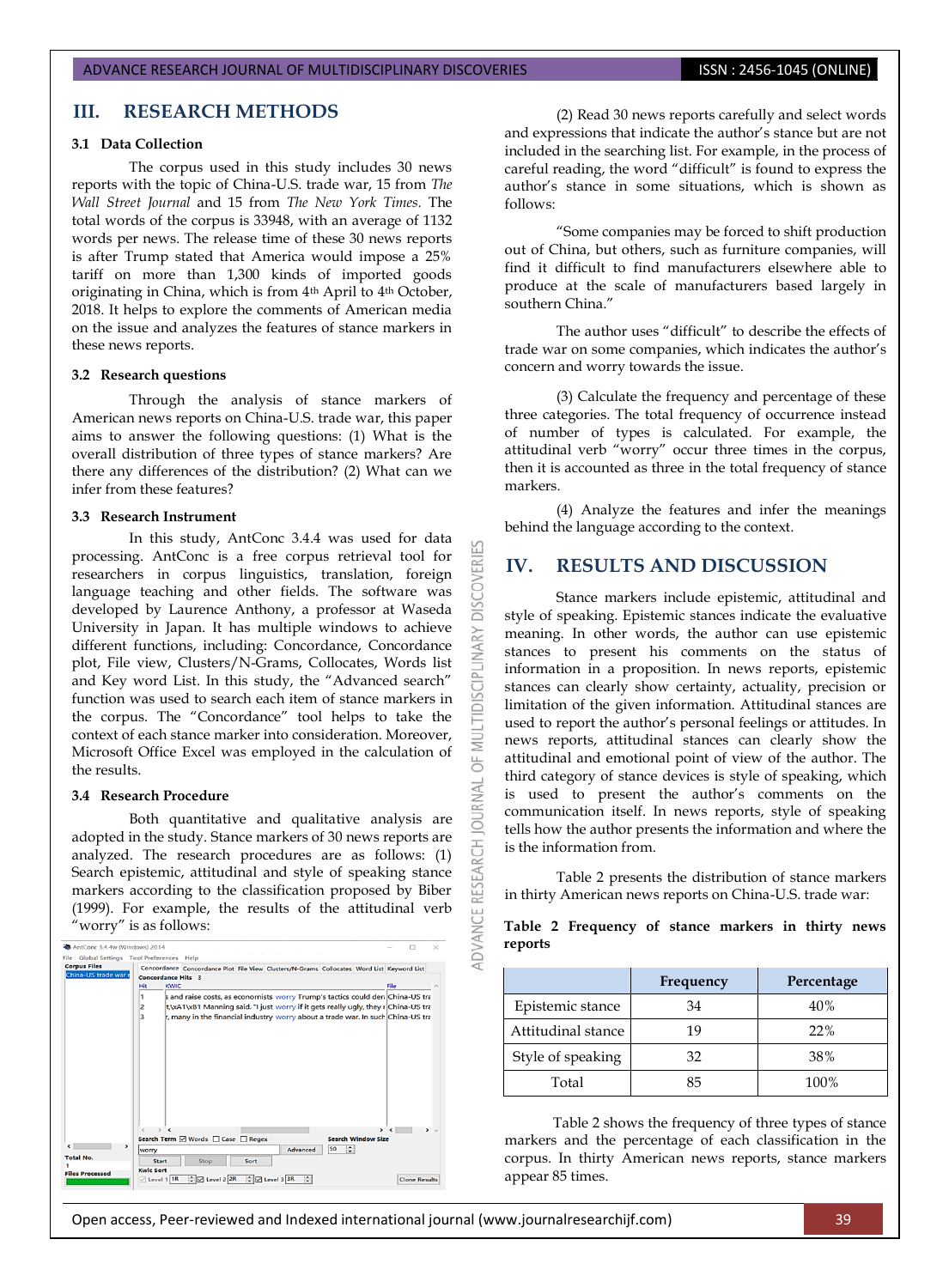We can see from table 2 that the epistemic stance accounts for the most, with the frequency of 34 times and the percentage of 40%. Moreover, style of speaking is also used a lot in thirty news reports, with frequency of 32 times and percentage of 38%. The least used category is attitudinal stance, which is used for 19 times, and the percentage is 22%.

Table 2 shows that epistemic stance is used the most in thirty American news reports. Adverb, verb, adjective and noun are adopted for the expression of epistemic meaning. Epistemic verbs are used to express the author's comments on the subordinate clauses. For example:

(1) Chinese markets seemed rattled by the news Wednesday, dipping after three days on the upswing, with the Shanghai Composite index dropping 1.8 percent and the blue-chip CSI300 index falling 1.7 percent.

The use of "seemed" in this example indicates that the author is uncertain about his statement. The fact is that Chinese markets drops, but the reason is unclear. The writer offers a possible explanation, at the same time, in order to insure the veracity of the news report, the word "seem" is used.

(2) The Chinese economy performed strongly last year, growing 6.9%, according to government figures.

The use of "according to" in this example clarifies the source of information, which can add authority and accountability of the news.

In a word, American news media are cautious in reporting China-U.S. trade war. Epistemic stances are used to indicate the level of certainty of information and also clarify the source of the information.

In thirty American news reports, attitudinal stances appear 19 times.

Among four parts of speech, verb and noun account for the most in the category of attitudinal stance. For example:

(3) Business leaders are warning the high-stakes strategy could upend their supply chains and raise costs, as economists worry Trump's tactics could derail the broadest global upswing in years.

 In this example, the attitudinal verb "worry" is used to describe the negative feeling of economists on Trump's strategies, which corresponds to previous warning of business leaders. From the example, it can be found that people from various fields hold negative attitudes towards the action taken by the U.S. in China-U.S. trade war.

(3) But he expressed hope that a solution could be reached as a trade war would "hurt everybody".

In this example, the attitudinal noun "hope" is used by a Chinese entrepreneur to express his positive attitude on the solution of the problem. The voice from the Chinese business field indicates the positive attitudes of Chinese non-governmental groups on the issue.

The third category of stance devices is style of speaking, which is used to present the author's comments

on the communication itself. The stance of style of speaking can be achieved through the use of adverb, verb, adjective and noun. In news reports, style of speaking tells how the author presents the information and where the is the information from.

In thirty American news reports, style of speaking stances appear 32 times.

 To express the meaning of style of speaking, the author usually used adverbs and verbs. The function and usage of style of speaking adverbs and verbs can be seen from the following examples.

For example:

**DISCOVERI** 

INARY

**IDISCIPLI** 

5

**JAWAL** 

RESEARCH

(3) The global counterfeit trade for all items, from purses to electronics to software, is worth \$461 billion, according to the latest estimate by the Organization for Economic Cooperation and Development.

 In this example, the adverb "according to" is used to indicate that the information comes from the estimate by the Organization for Economic Cooperation and Development.

(3) It argues that its decision to buy Russian military hardware last year was an arrangement between two sovereign countries, and none of America's business. China released a white paper Monday, cited by the staterun New China news agency, saying that since the Trump administration's "America First" policy came in, Washington has abandoned fundamental norms of mutual respect and equal consultation that guide international relations.

In this example, two stance devices are adopted to indicate style of speaking. The stance verb "argue" is used to mark the author's manner of speaking. The stance verb "cited" is used to reveal the source of the information. And these style of speaking devices can help increase the reliability and authenticity of the news reports.

# **V. CONCLUSION**

Through the analysis of stance markers in thirty American news reports about China-U.S. trade war, it is found that epistemic stance markers appear 34 times, which accounts for 40% of the total. Attitudinal and style of speaking stance markers appear 19 and 32 times respectively, and the percentage are 22% and 38%.

When reporting China-U.S. trade war, American media use attitudinal markers for 19 times, with the percentage of 22%, which shows that America media state their opinions and attitudes about the issue. Moreover, American media tend to use attitudinal markers with negative meanings, which reflects that they focus more on the adverse effects of the issue. In terms of the category of style of speaking, American media pay attention to the source of the information, such as the use of "according to" in example five, which reflects their authentic and objective attitudes towards the news reports and corresponds with the nature of the news. On the other hand, according to Qiu's (2011) research on Chinese media's reports on China-

Open access, Peer-reviewed and Indexed international journal (www.journalresearchijf.com) 40